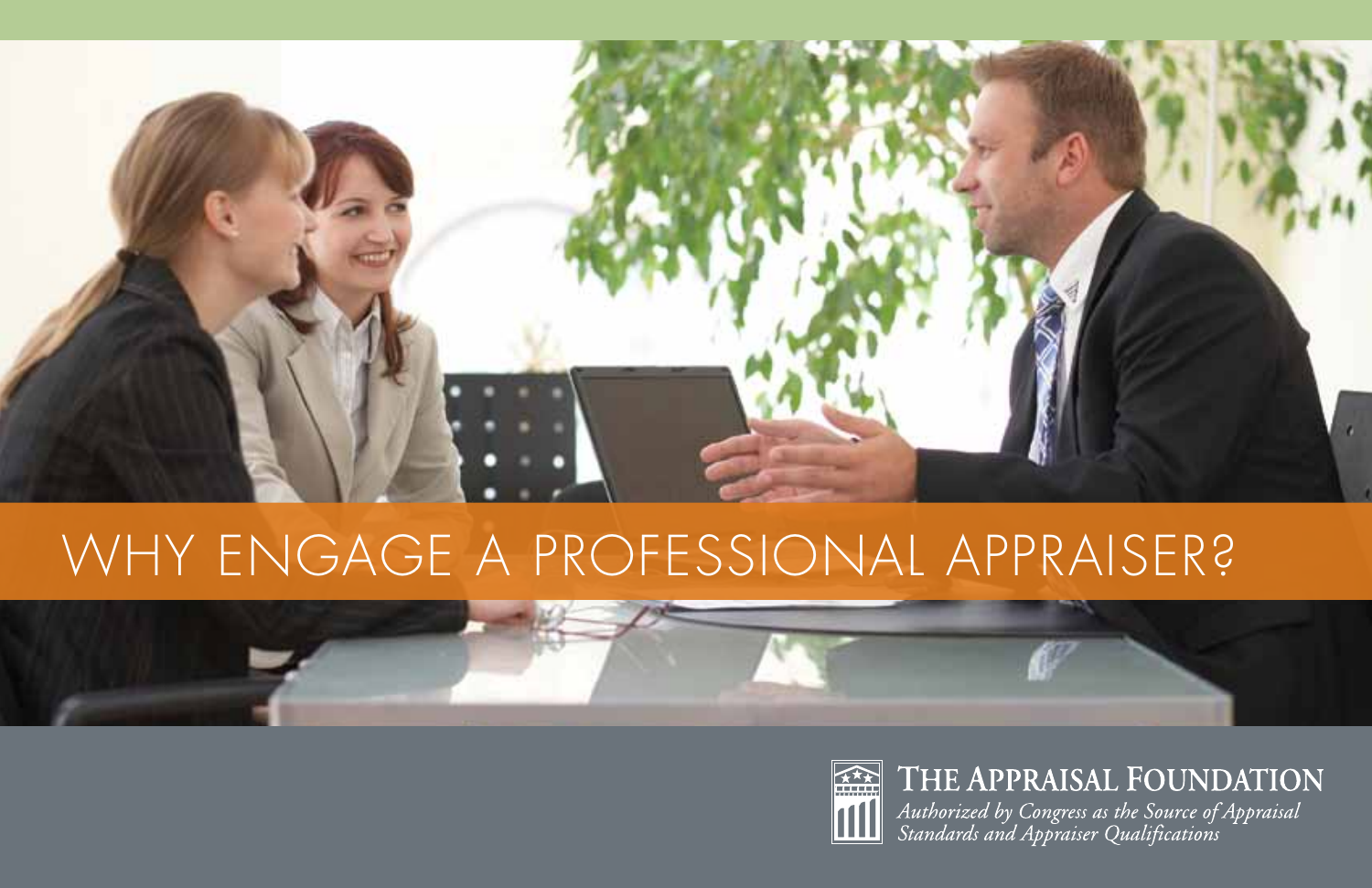*To protect your financial well being and your investments, it is important that you engage a valuation professional. Whether it is personal property, real estate or a business, consumers should engage a professional appraiser for an independent and impartial analysis of their property.*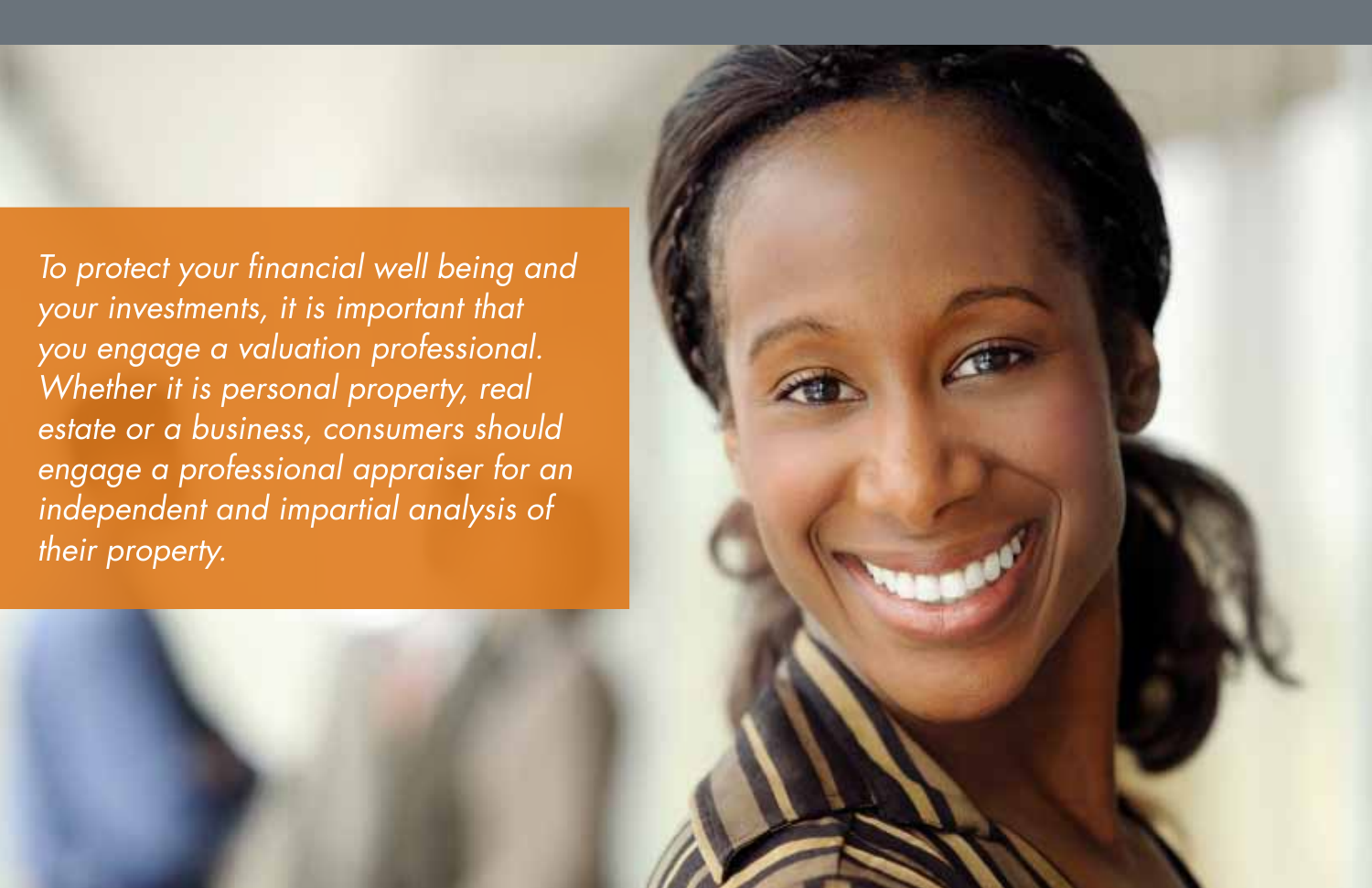#### **Elements of a Qualified Professional Appraiser**

Regardless of the type of property being appraised or whether or not the appraiser is regulated by the government, a qualified appraiser should meet the following criteria:

**Education:** Over several decades the appraisal profession has developed generally recognized valuation methods and techniques, commonly known as a body of knowledge. Conformance to these generally recognized methods and techniques promotes consistency in the work product of appraisers. A qualified appraiser will usually have training from any combination of the following sources: appraisal proprietary school, professional appraisal societies, and/or college or university courses.

**Experience:** A professional appraiser will have significant experience in applying the generally recognized valuation methods and techniques learned in the classroom to the marketplace.



**Examination:** A professional appraiser has been tested to ensure a thorough understanding of the subject matter and competency.

**Continuing Education:** A professional appraiser continues to take educational offerings on a periodic basis to ensure awareness of changes in valuation methods and techniques, technology and the marketplace.

#### **Adherence to a Written Set of Ethical and Performance**

**Standards:** Following an established code of conduct focusing on conduct and ethics, such as the Uniform Standards of Professional Appraisal Practice, is a cornerstone for a professional appraiser.

**Accountability for Conduct:** Either a government appraiser regulatory agency or a peer review panel of a professional appraisal society affords due process to the public regarding complaints about the conduct of appraisers.

*Members of The Appraisal Foundation Appraisal Sponsoring Organizations meet the criteria outlined in this brochure. Please see the back panel for a list of the Appraisal Sponsors of The Appraisal Foundation.*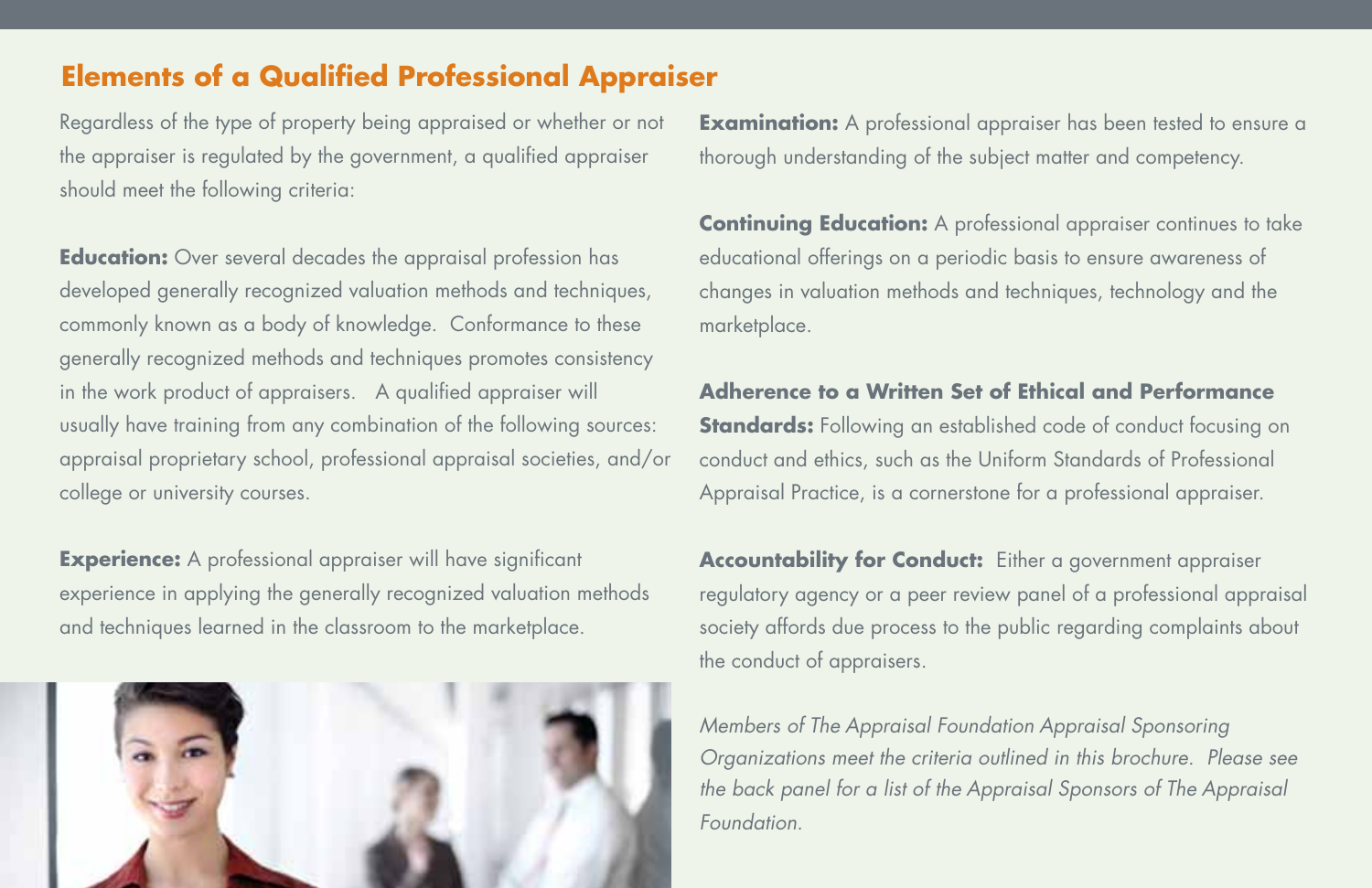#### **Elements of a Professional Appraisal**

Professional appraisers adhere to a written set of performance standards, known as the Uniform Standards of Professional Appraisal Practice (USPAP). The U.S. Congress has recognized USPAP as the generally accepted set of standards for professional appraisal practice in the United States. USPAP contains standards for all types of appraisal services including real property, personal property, business valuation and mass appraisal. USPAP compliance is also required by professional appraisal associations, client groups and by dozens of federal, state and local agencies.

By following USPAP, a professional appraiser helps foster public trust in valuation through:

**Impartiality and Objectivity:** A professional appraiser must be independent, impartial, and objective. A professional appraiser's opinion of value must not be biased.

**Ethical Conduct:** A professional appraiser will adhere to a generally recognized code of ethical conduct, which is contained in USPAP. In addition, many professional appraisal societies have their own codes of conduct.

**Full Disclosure:** A professional appraiser will disclose all relevant information to ensure that the appraisal is understandable to the user, and not misleading.

**Confidentiality:** A professional appraiser will treat confidential information as such. When in doubt, the appraiser should always check with the client to determine what is or is not confidential information.

**Competency:** A professional appraiser should have knowledge and experience in performing similar assignments.

**Independence:** A professional appraiser cannot be compensated based upon the results of the appraisal.

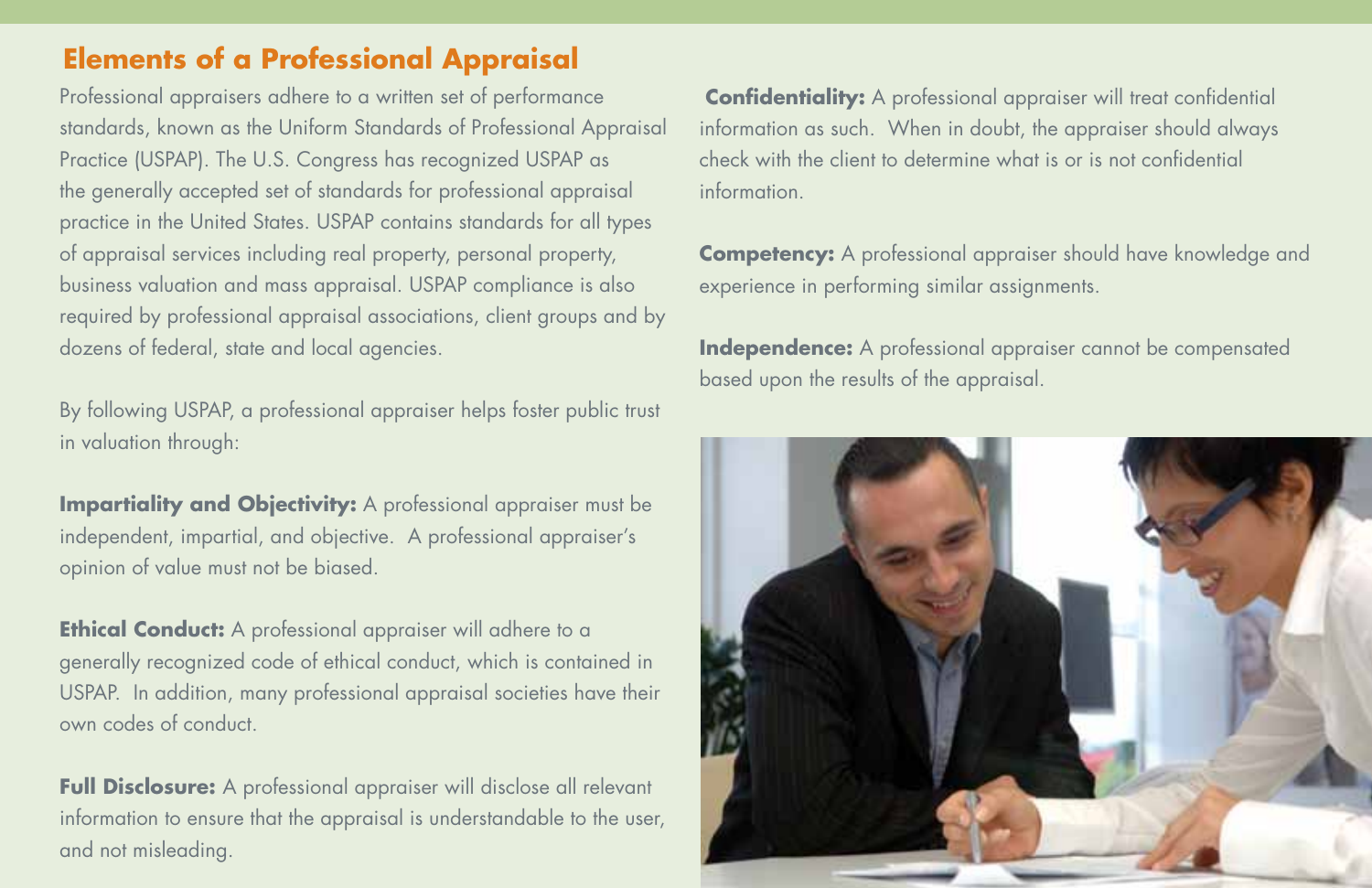## **Types of Professional Appraisers**

While some professional appraisers specialize in more than one property type, most specialize in valuing one particular type of property. Examples of areas of specialization include:

» **Real Property Appraisers:** specialize in residential, commercial and agricultural properties.

Real property appraisers also hold the distinction of being licensed or certified by state appraiser regulatory agencies for transactions involving federally regulated financial institutions. These statelicensed and state-certified appraisers have met the education, experience, and examination requirements established by the Appraiser Qualifications Board of The Appraisal Foundation. The state appraiser regulatory agencies also monitor their activities to ensure they comply with the Uniform Standards Professional Appraiser Practice (USPAP) in their appraisal assignments.



- » **Mass Appraisers:** specialize in either real property or personal property. They value large portfolios of properties, such as assessing for taxation purposes.
- » **Personal Property Appraisers:** can specialize in various types of personal property such as fine art, jewelry, antiques, general household contents and machinery and equipment.
- » **Business Valuers:** specialize in the valuation of business enterprises and their intangible assets including intellectual property (patents, trademarks, domain names), customer lists, goodwill and going concern.



# THE APPRAISAL FOUNDATION Authorized by Congress as the Source of Appraisal<br>Standards and Appraiser Qualifications